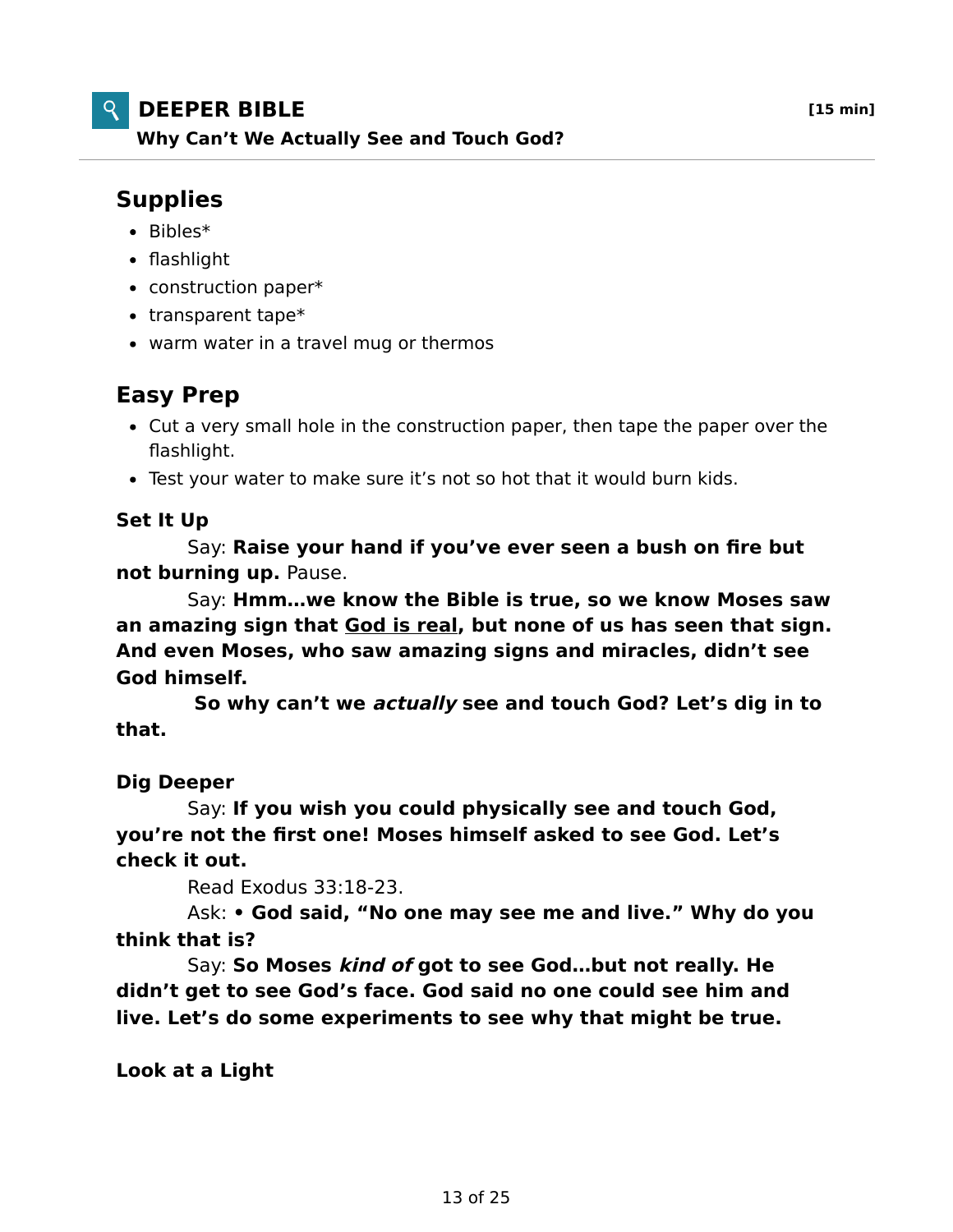Say: **I'm going to turn on a flashlight. Most of the light is covered, but you'll see a small hole. Stare at it until I turn it off, and then blink and look at the wall.**

 Turn on the flashlight, and allow 30 seconds for kids to stare at the light. Then have them blink and look at the wall.

 Ask: **• Describe what you're seeing as you look at the wall.** Say: **Even though you're not looking at the light anymore, you're still seeing it. That's a scientific phenomenon called afterimage. Looking at the light for so long temporarily made part of your eye less sensitive, so you saw a dark spot afterward.**

 **Now, that's just from looking at a tiny part of a flashlight.**

Ask: **• What have you heard about looking at the sun?**

 Say: **You saw how looking at a flashlight damaged your vision for just a little bit. But if you were to look at the sun for very long, you could do permanent damage to your eyes. That's because the sun is too bright and powerful for us to look at directly.**

 Ask: **• How does that help you think about what might happen if you looked directly at God's face?**

 **• Even though you can't look at the sun, how does the sun help your vision?**

 Say: **Like the sun, God is too powerful for us to look at. God made the sun and hung it in the sky! Looking at him is too much for us to handle! But we don't have to look at the sun to see its power. Whenever we look around us on a sunny day, we're appreciating the power of the sun to light up what's around us.**

 Ask: **• What do you see around you that shows God's power or greatness?**

 Say: **God is real. We can't see him directly, but we can see him at work. Let's do another experiment that helps us think about the sun.**

### **Feel Warm Water**

Get out the warm water, and let kids each stick a finger in it.

Ask: **• What temperature do you think this water is?**

 Say: **Just for scale, a nice temperature for bathwater is around 100 degrees** (37 Celsius)**. A pot of boiling water is 212 degrees** (100 degrees Celsius)**, and it would burn you to touch it. The hottest your oven can get is around 500 degrees** (260 degrees Celsius)**, and that would really burn you!**

 Ask: **• Based on those temperatures, how hot do you think the sun is?** Have kids line up in numerical order of their guesses, smallest to largest.